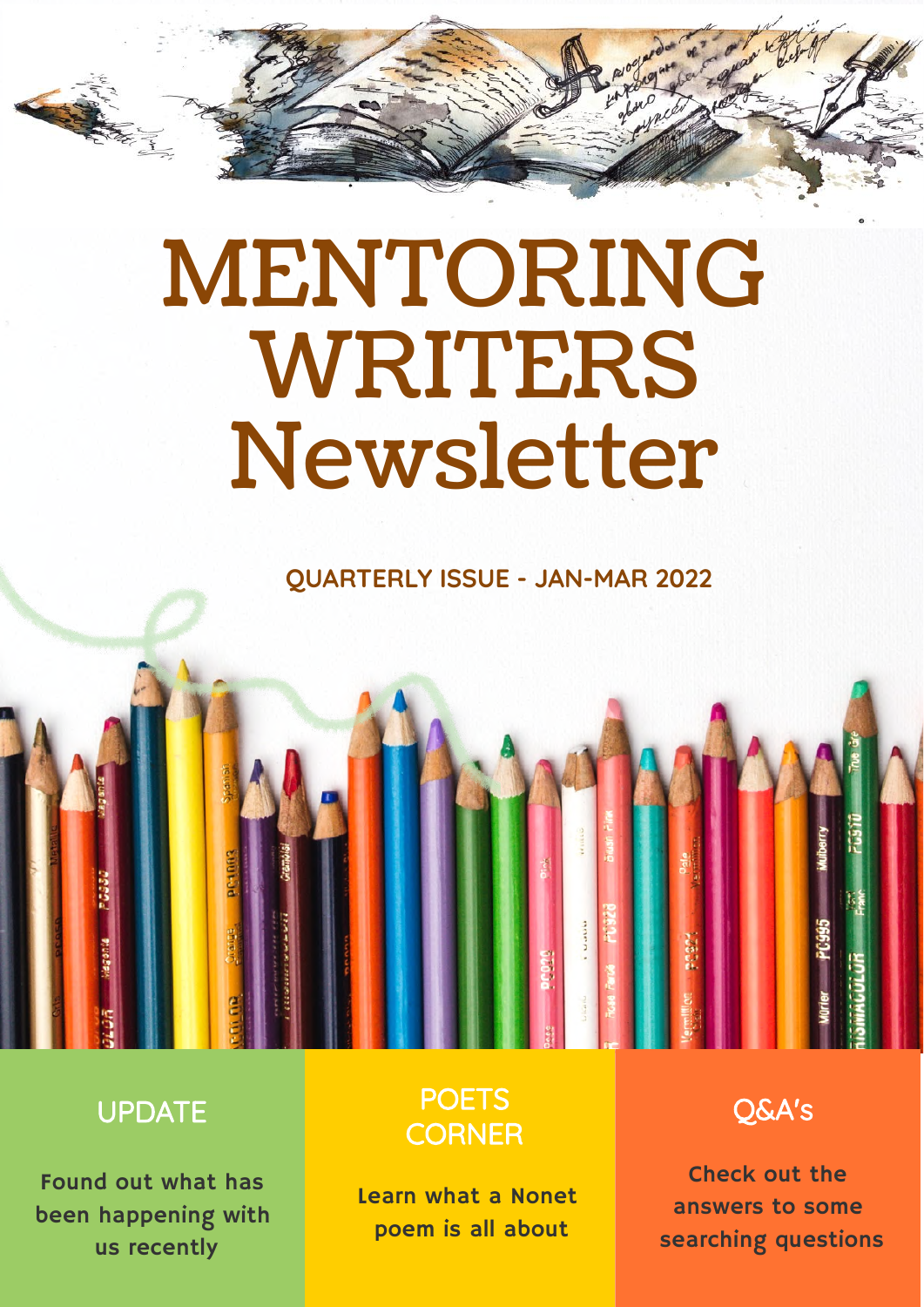



## **UPDATE**

**Welcome one and all, and A Happy New Year! You may, or may not have gathered that I have been rather quiet and absent from the writing and mentoring scene for the last few months of 2021 and at the beginning of 2022. The reason being, is that there has been a lot going on with me personally which has resulted in some changes having to be made within Mentoring Writers and my operations overall.**

**These changes were put in motion as far back as August 2021 when I was notified that the publisher I worked with had decided to withdraw his services. His intention had been to ensure that all my books, plus those I had commissioned as part of the Kids4Kids.org.uk mentoring group would be placed back in my control by the end of September 2021. Knowing I would need to spend time checking the files over and relaunching my books both in print and ebook formats I reduced the amount of work I took on. Needless to say despite a number of promises I didn't actually get the books back until just before the Christmas holidays. To say I was not amused is an understatement, especially as I had informed the publisher that early in January 2022 I was due to undergo knee surgery.**

**With the situation beyond my control I took the opportunity to have a nice relaxing short stay break over Xmas at a beautiful hotel and feeling refreshed I returned with new plans in mind. But first I had to get the knee sorted. .........continued..........**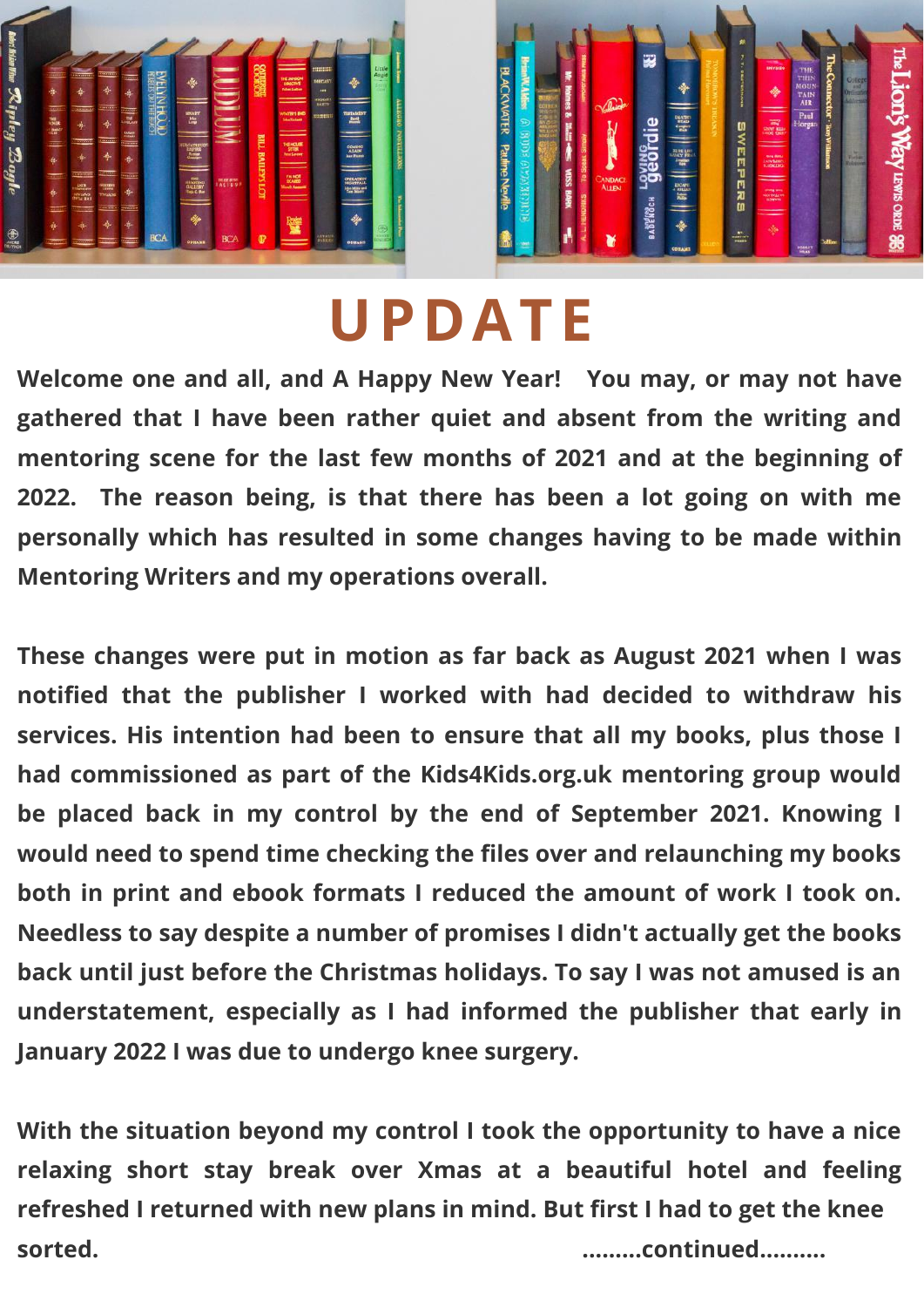**........continued.......**

**This change and the delay resulted in my losing approximately six months book sales and work. Anyway I am now trying to put that behind me and move forward but, I just wanted to take this opportunity to say that if I have let you down during these last six months in anyway then please accept my deepest apologies.**

**Operation: On the 20th Jan I had my knee surgery. This went well and I want to thank all those who sent me well wishes for a speedy recovery. Unfortunately, whilst the surgery was successful and my wound has healed well, I suffered with four weeks of sleepless nights, resulting in my feeling totally exhausted. As such no work was done due to my woolly head. Again I apologise for any delay this has caused.**

**Update: This week has finally seen me back on the road to being able to sit at my laptop and get some work done. I have also managed to put some positive planning for the future in place. I want to take this opportunity to thank those people whose manuscripts I have delayed working on for your continued patience. These will be and are now my priority.**

**And that my friends is it for now. I know I've probably waffled on a bit but I like to be honest about what is going on, so forgive me. We all have hiccups in our life don't we. There is much more to tell you which you will discover further in this newsletter. In the meantime, I must say thanks to my husband who has been a real gem as a 'nurse' so at least I'm being well looked after. Take care out there all of you and I hope to chat to you sometime soon. Perhaps even meet a few for coffee.**

Ann Brady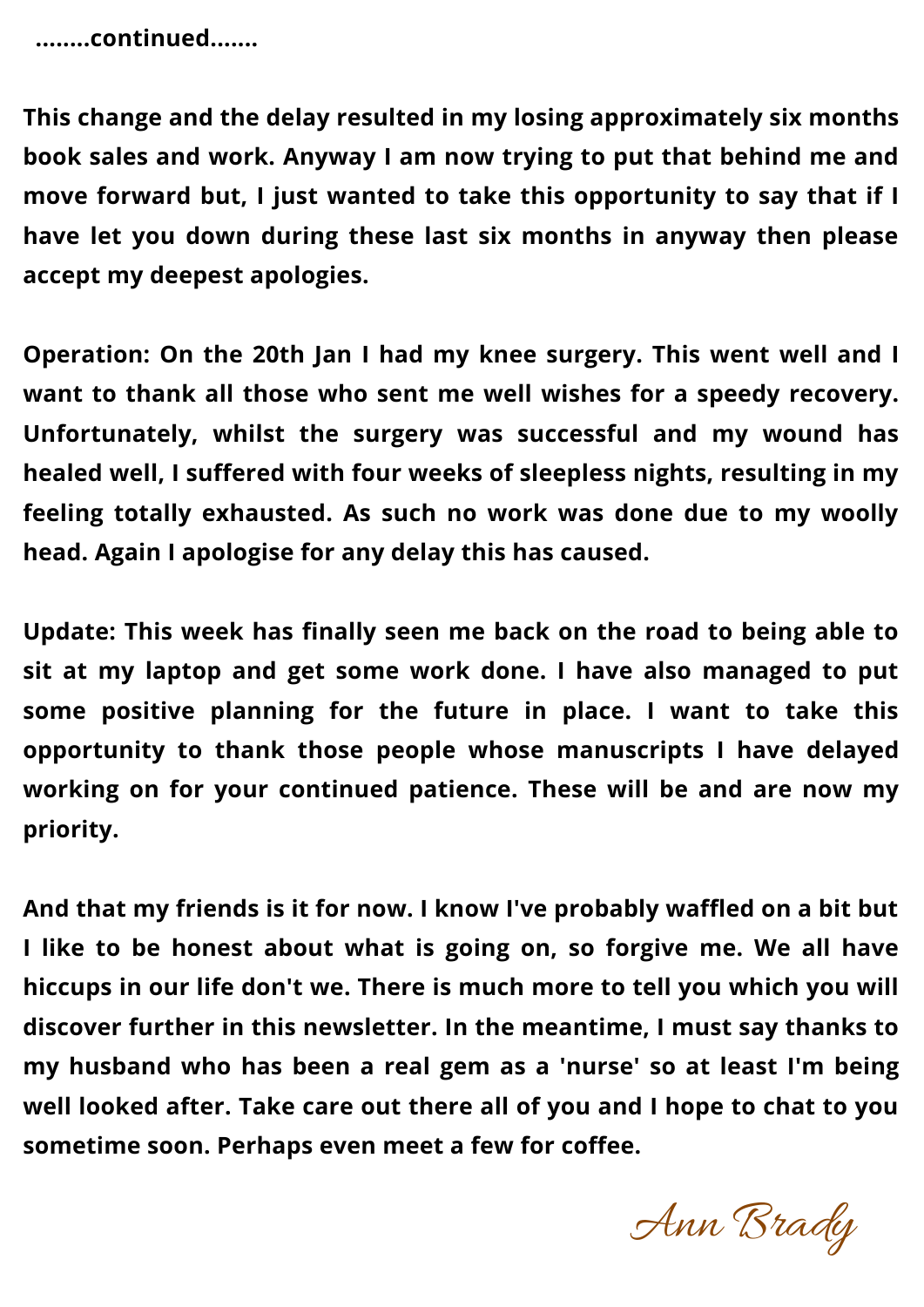### LIS'S POETRY **GROUP**

**If you are interested in trying poetry but feel perhaps you are good enough, or maybe thinks it's something that is too posh? Well think again because that is just not the case. Poetry in all it's forma is making a great comeback (that is if it ever really went away). The idea of writing short spurts of prose should appeal if writing a novel doesn't. So why not check out Lis's Poetry Group.**

**Currently held via Zoom, the group meets the last Saturday in the month (2- 3pm). We discuss poetry formats, listen to poems we've written, usually based on given prompts and have a general chit chat about poetry.**

**Come along and join us. We are a very friendly bunch of people and down to hearth. For further details click the link.**

## **POETS CORNER**

#### **Nonet**

**This is a 9 line poem, where on each line the last word has one syllable less.**

**9,8,7,6,5,4,3,2,1 syllables.** 

 **It does not rhyme.**

#### **"NATURE"**

**There's a life curled in the darkness sweating out the evening storm beneath leaves covered with rain and an urge to bolt like the lightning before thunder. Under here we run free of why.** 

**©Robert Lee Brewer**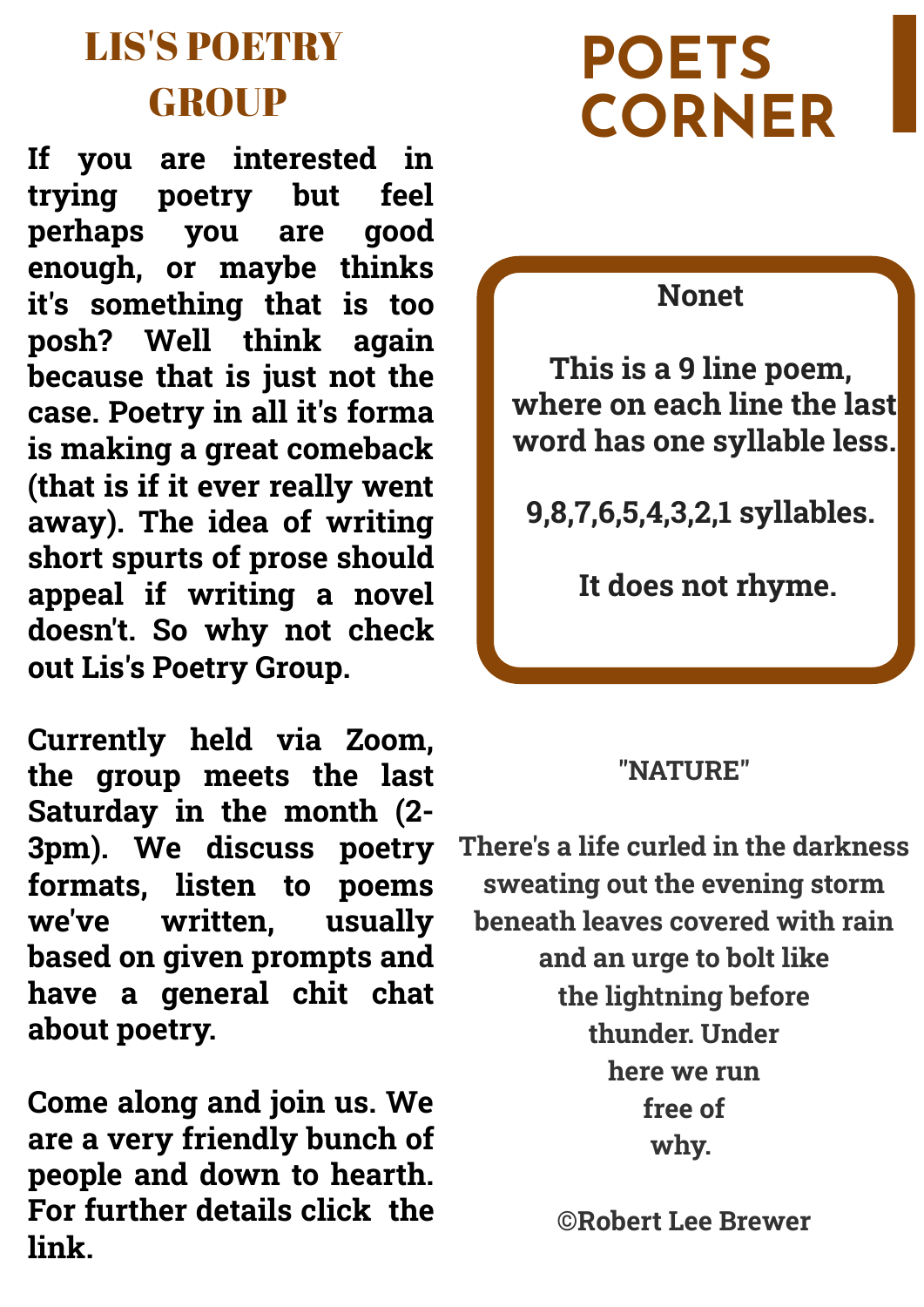**............continued................**

**In order to help progress this new element to my operation, particularly on the publishing side I am pleased to announce that I have now been welcomed into two publishing groups. One in the USA and one here in Wales.**

**IBPA - The Independent Book Publishers Association. As I work with mentees and writers across the world, especially those who wish to go down the self-publishing route I have been accepted as a member of the IBA. I feel there are benefits that such a group can bring to those writers and authors who self-publish and whom we work with.**

**CCPW - With our commitment in relaunching Pen & Ink Designs Publishing I am delighted to announce that I have been recognised as a Welsh publisher. As such I have been accepted as a member of the Cyhoeddi Cymru Publishing Wales' Organisation. This is a new group working with the support of the Books Council of Wales. They have brought together a great collective of Welsh publishing houses whose aims are to unify, represent and promote publishers in Wales, thus giving Welsh authors more power internationally. I am both delighted and honoured to be a representative of CCPW for all our writers and authors.**

*Pen & Ink Designs Publishing*

#### **DO YOU NEED HELP?**

**Are you a new, developing or established writer and are needing some help? DO you need someone to discuss your storyline with? Or maybe you need help with your finished manuscript, either with reviewing, editing or proofreading it. Whatever help you need we are able to assist you. For more details email us: contact@mentoringwriters.co.uk**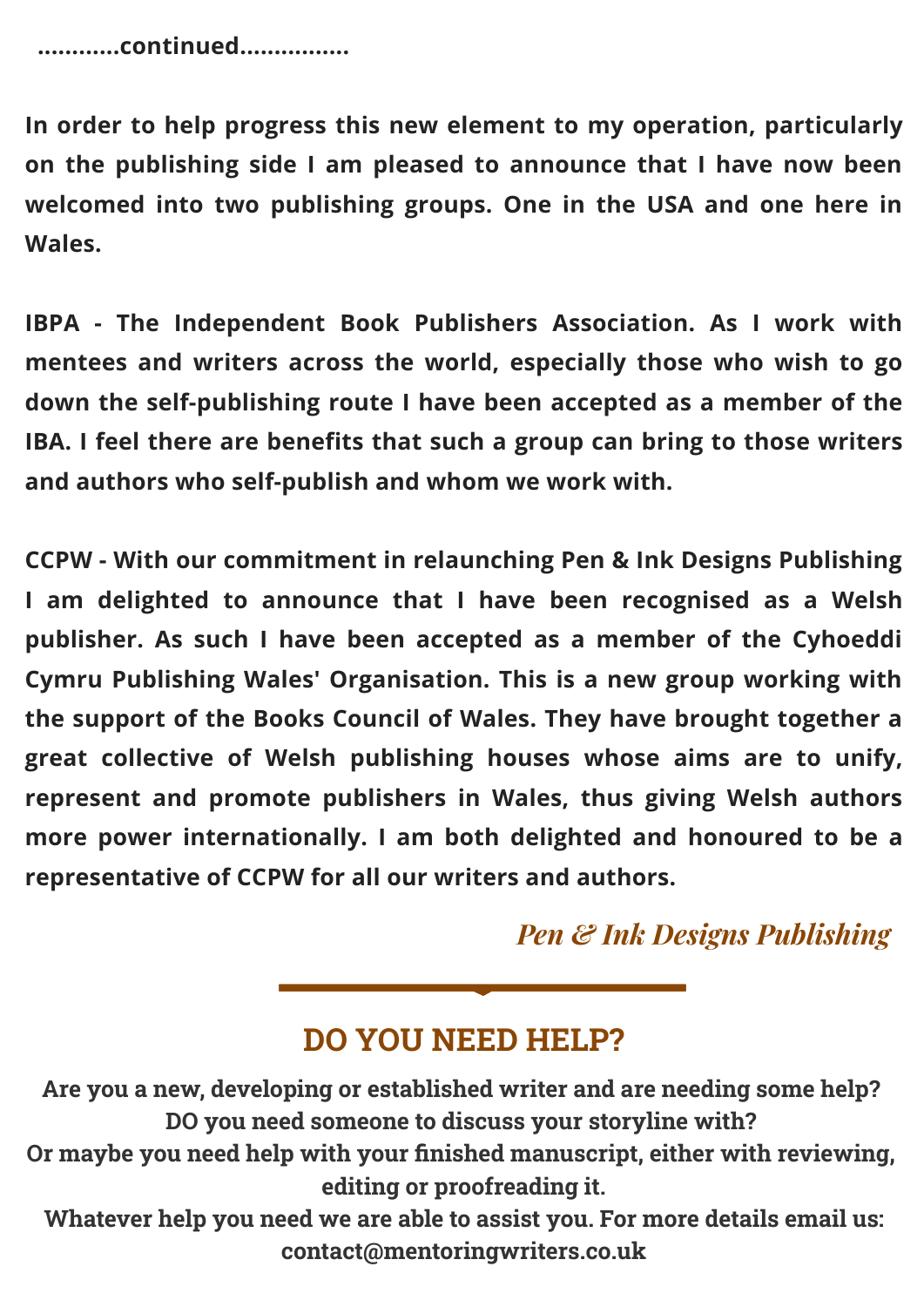

**Click Link**



#### **THE PAGE TURNER AWARDS The Page Turner Awards Writing Competition is now open. There is a great selection of prizes to be won from screenwriting to a publishers contract, audio deal to a couple of mentoring prizes. Check it out now.**

**https://pageturnerawards.com/**

#### **CALL FOR CRIME WRITERS**

**Headline Publishing Group has a submissions call for crime and thriller fiction by unagented, unpublished BAME writers. To submit to Modern Stories, send the first 3,000 words of the manuscript, a synopsis no longer than 600 words and a strapline. Closes 25 Feb 2022**

**The Bridgend Writers' Circle Open Competition is open until March 1, 2022. Maximum word count: 1800. Entry Fee: £5 for the first entry, £2.50 for each thereafter. Prizes: 1st – £100 / 2nd – £50 3rd – £30**

**The 2022 Bristol Short Story Prize is open for entries. The closing date is May 4th 2022. 20 stories will be shortlisted and published in Bristol Short Story Prize Anthology Volume 15. 1st prize is £1,000**

**Click Link**

#### LIS'S POETRY PLACE

**If you are interested in trying poetry but feel perhaps you are good enough, or maybe thinks it's something that is too posh? Well think again because that is just not the case. Poetry in all it's forma is making a great comeback (that is if it ever really went away). The idea of writing short spurts of prose should appeal if writing a novel doesn't. So why not check out Lis's Poetry Group.**

**Currently held via Zoom, the group meets the last Saturday in the month (2-3pm). We discuss poetry formats, listen to poems we've written, usually based on given prompts and have a general chit chat about poetry.**

**Come along and join us. We are a very friendly bunch of people and down to hearth. For further details click the link.**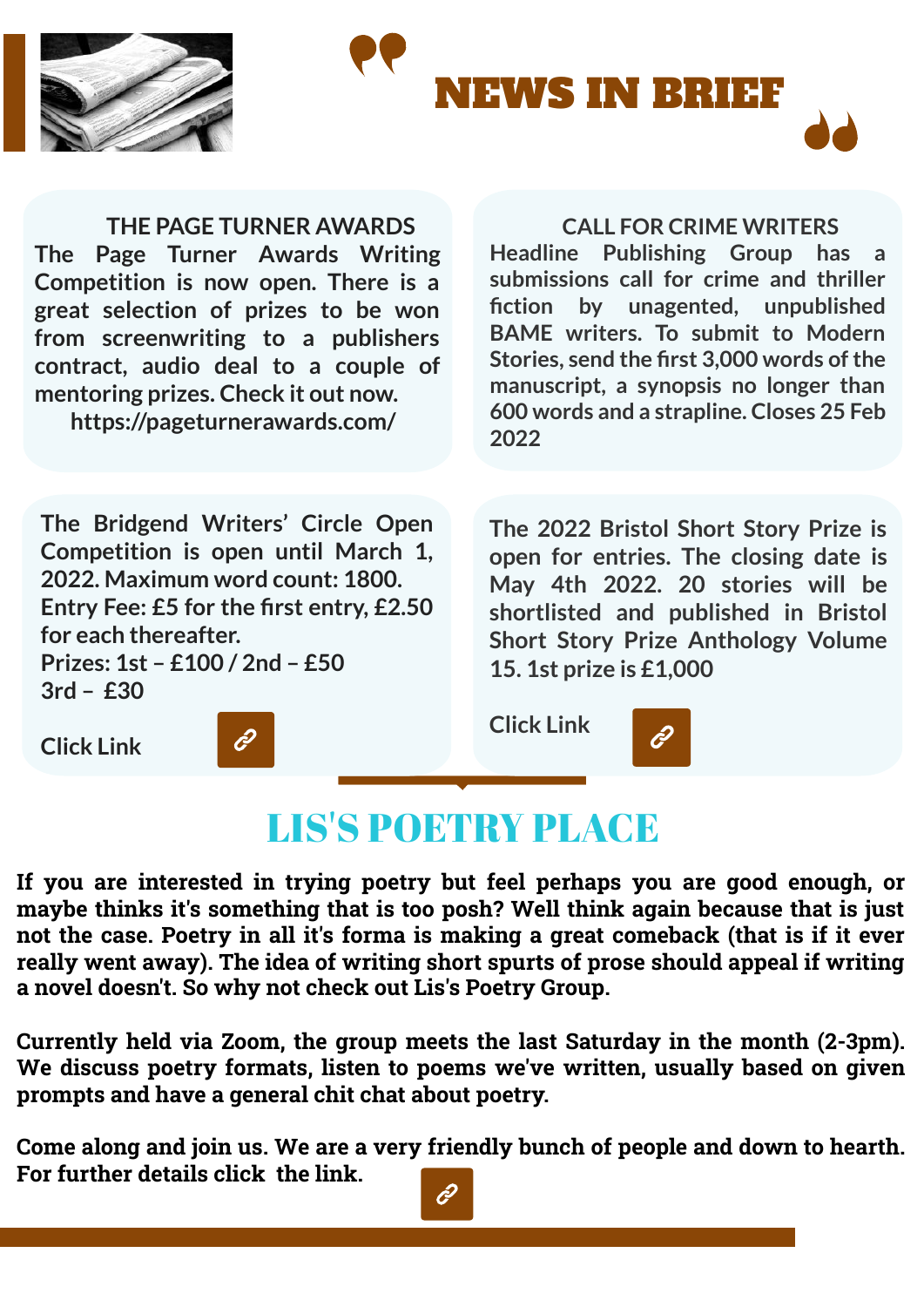## **LATEST NEWS FROM THE MENTORING WRITERS RESOURCE BOX PODCASTING SERIES:**

#### **WHICH TENSE SHOULD YOU USE**

**Choosing which tense to use when writing your story can sometimes be difficult. However with some care and understanding you should be able to find the right one to suit your storyline. Listen to Podcast B049**



#### **THE POSITIVES AND NEGATIVES OF WRITING**



**Many writers sometimes get feelings of negativity when it comes to their writing. This podcast takes you through the steps of how to recognise, learn to cope with and overcome this side of your creativity, changing them into positive feelings, thoughts and ideas. Listen to Podcast no P069**

#### **WHOSE POINT OF VIEW IS IT PLEASE**

**Who is the narrator of your story? In all stories knowing this is important, even in a children's picture book Here we offer a quick explanation on why you need to get your POV correct from the very start of your story. Listen to Podcast B052**



#### **https://mentoringwriters.libsyn.com/website**

*"You're going to be terrible at a lot of things for years until you're successful. People probably aren't going to listen to your podcast initially. But if you like it and you keep putting it out, people will find it." Keith Kingbay, Co-Host of 'New Player Has Joined'*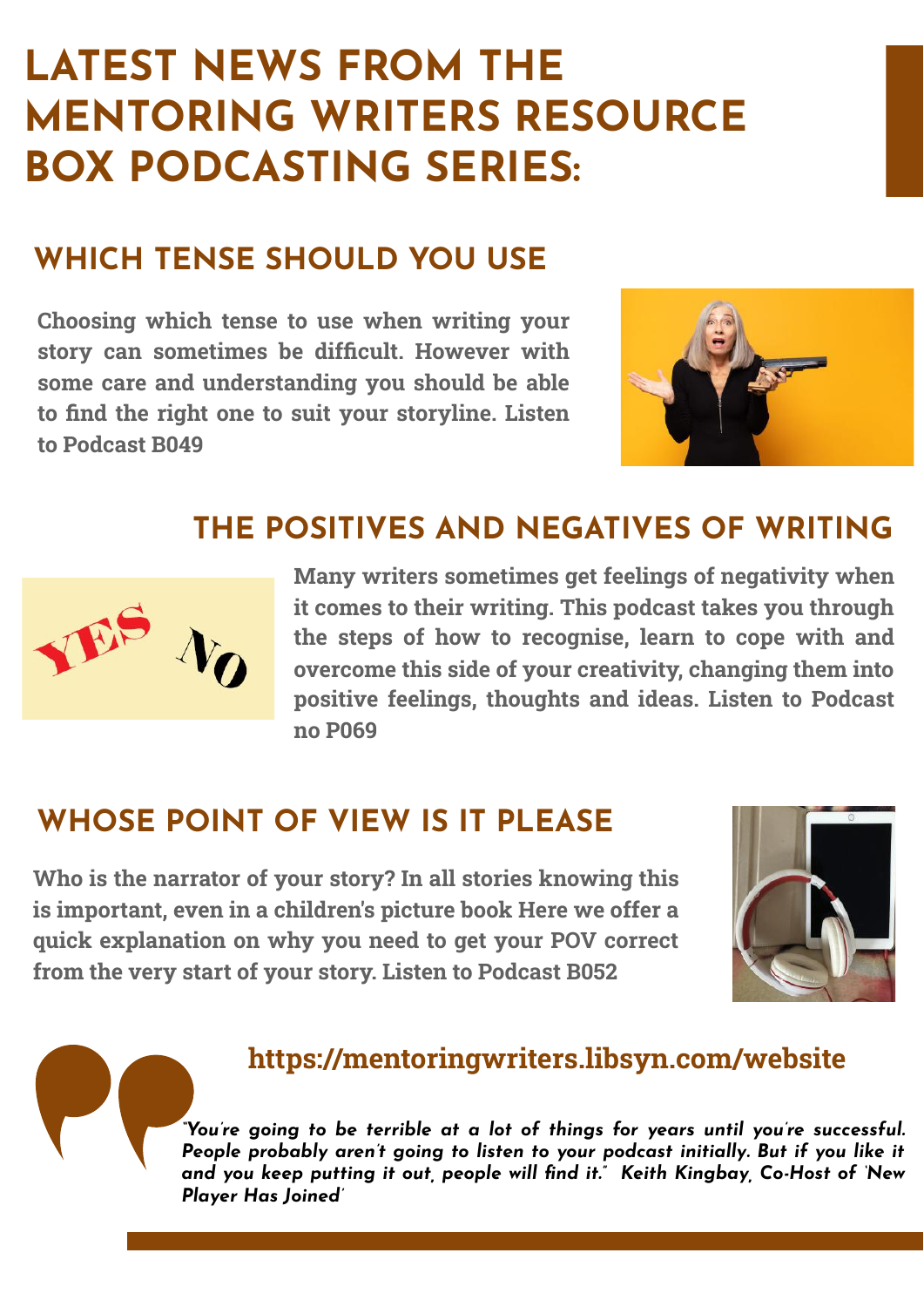## **BECOMING A RECOGNISED PUBLISHER**

**Bearing in mind the problem created by my publisher I realised that I was left with a major decision. Do I take the time to look for a new publisher or do I consider resurrecting my old business - 'Pen & Ink Designs.' Considering the number of books involved I realised that having the experience and having built on mu publishing knowledge there was no reason why I couldn't do the latter. And so I relaunched Pen & Ink Designs Publishing.**

**Let me give you a bit more about background to the history of Pen & Ink Designs. The business began in the late 1990's whilst I was working in the sports and fitness industry. We produced advertorials, editorials, newsletters and booklets relating in the main to fitness. We also worked with Kids4Kids.org.uk by encouraging children to be fit and healthy through sport.**

**In 2012 we moved into the book world when we produced our first books including the award-winning historical novel 'Dear Friends: Letters from Abroad.' However. the business was put on hold when we began working with our local publisher.**

**Currently we publish under two imprint names - Pen & Ink Designs and Kids4Kids. Any books published by us are done so under one of these imprints, and that includes all those published via our old publisher.**

**To-date we have published 8 books and have a number in the pipeline ready to be completed. However, it is Pen & Ink Designs intention that we will be selective in the choice of work we will undertake, with our main efforts being for the benefit of younger writers wherever possible.**

**............continued...............**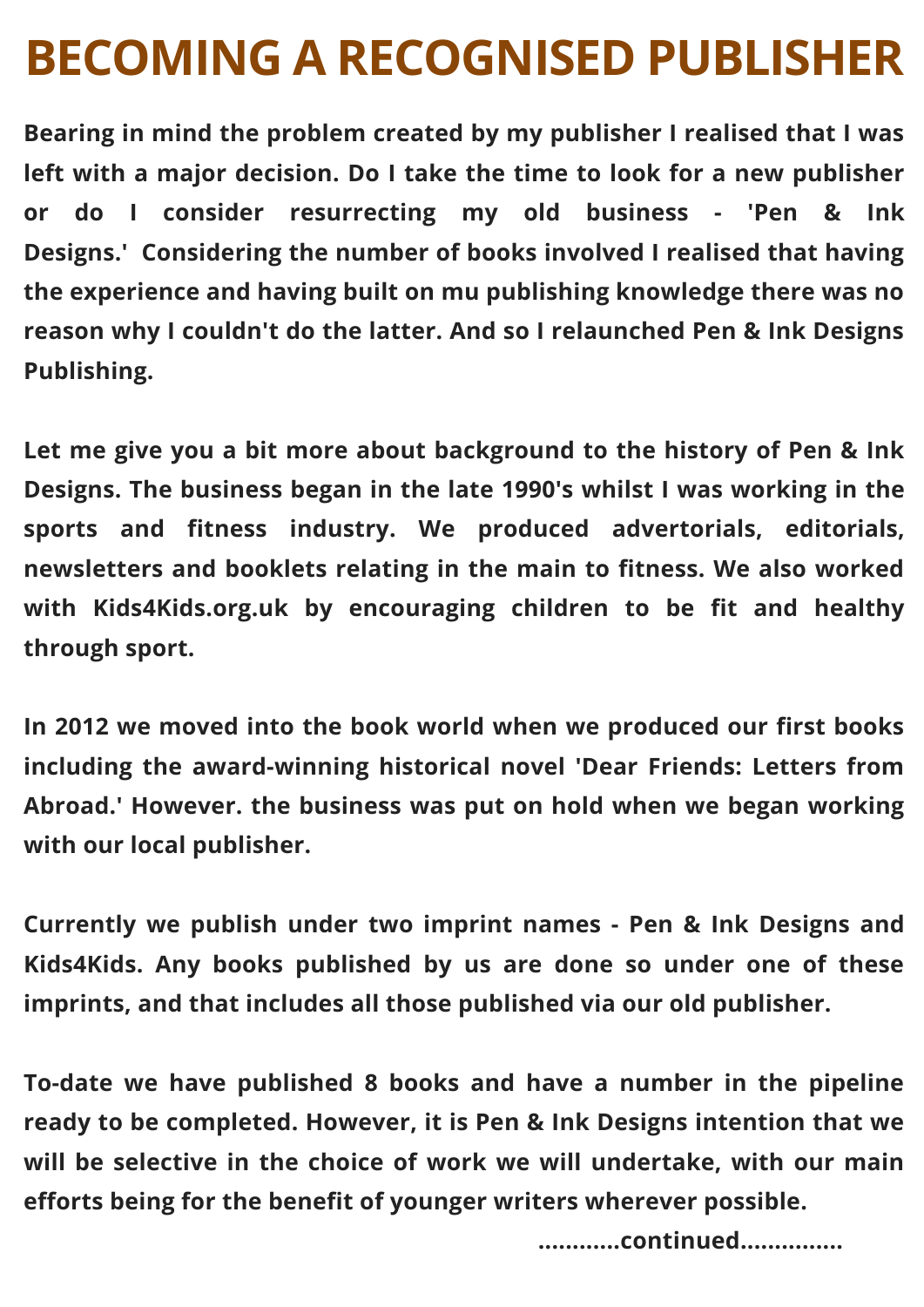# **MENTORING**

#### **KNOW HOW? WORDS (THAT) RUIN SENTENCES**

**Tell me? Do you know the difference between a good sentence, and a GREAT sentence?**

**One of the most interesting 'writing rules' I came across recently was while reading about Hemingway's feelings on adverbs.**

**He absolutely hated them; calling them 'lazy writing.'**

**For the uninitiated adverbs are any descriptor word which ends in -ly. For example: Lazily, Eerily, Honestly, Mostly, etc.**

**Strangely this is a rule that once known about could well change your my writing forever. Having said that you might still make the odd mistake by using one-too-many adverbs here and there, but at least you'll try harder not to fill all your sentences with them.**

**Adverbs, I've learned, are in effect a passive way of saying the same thing that the sentence is already saying. As such you don't need them.**

**Once you learn that rule and follow it, realising all the ways it can improve your writing, you may well want to start looking for even more rules. I know I did.**

**And, as it happened, I have learnt that it is important to remove all those 'little words.'**

**The reason being, that those little words (especially when using turns of phrase such as 'In so forth' or 'So much as') have this knack of killing what could be a great, powerful, and concise sentence — often turning it into a sloppy mess.**

**For example:**

**Here is an original sentence: "One of the most common changes that occurs when people go off to university is that they become different versions of themselves."**

 **.............continued.................**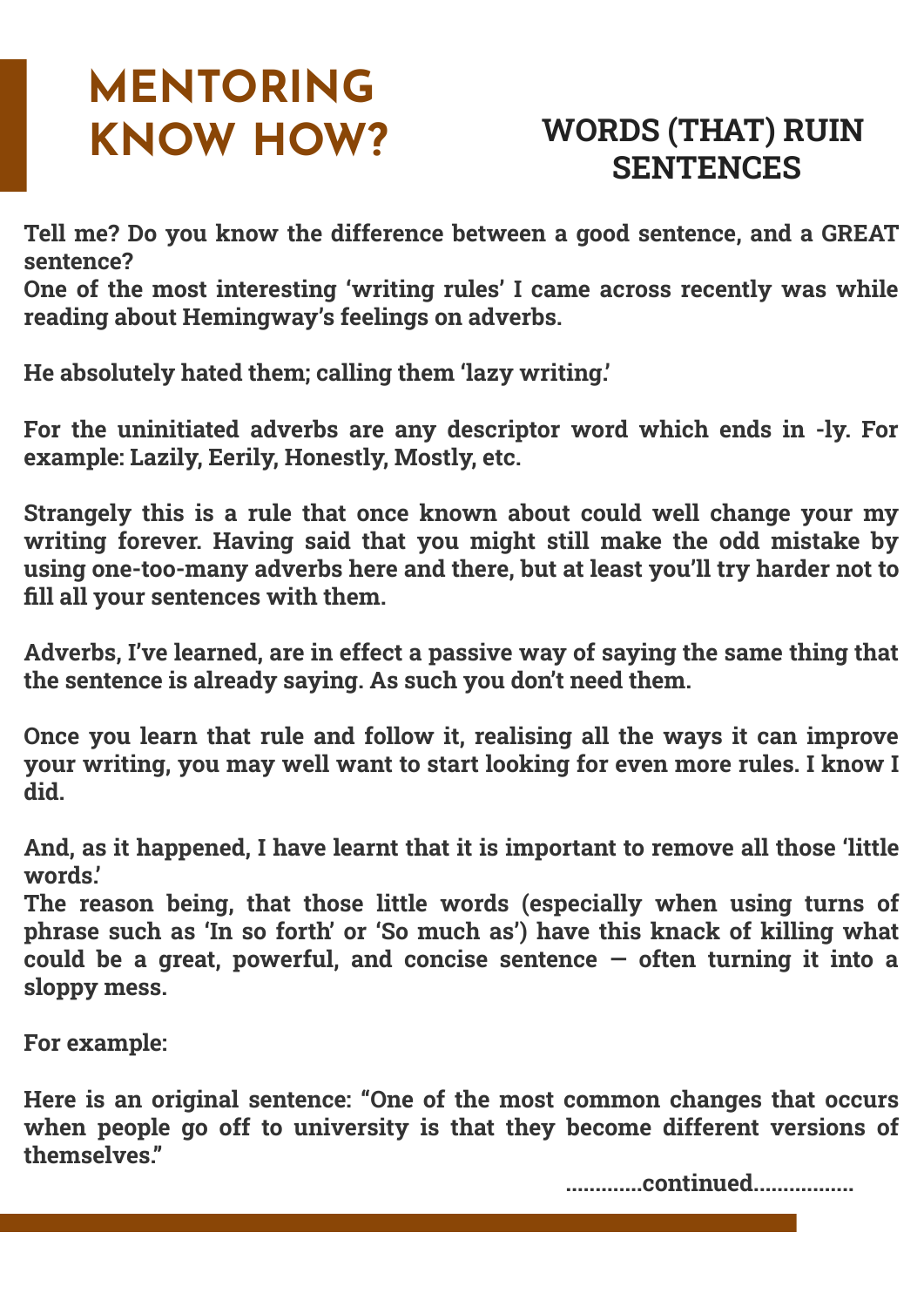#### **WORDS (THAT) RUIN SENTENCES**

## **MENTORING KNOW HOW?**

 **.............continued.................**

**So what if we were to rewrite it:** 

**"When people go off to university, they become different versions of themselves."**

**As you read you will see that both sentences say the same thing. However, the second sentence reads ten times easier than the first.**

**The questions is why?**

**Well, simply put - we removed all the little words:**

**One**

**Of**

**The**

**That**

**Is**

**So, the next time you are staring at a sentence but can't quite put your finger on why it's not reading the way you want it to, ask yourself this: "Which little words can I delete?"**

**It's that easy.**

**Of course, what you should also remember is, that with writing, less is usually more.**

**Copyright © 2021 AB Business Group. All rights reserved.**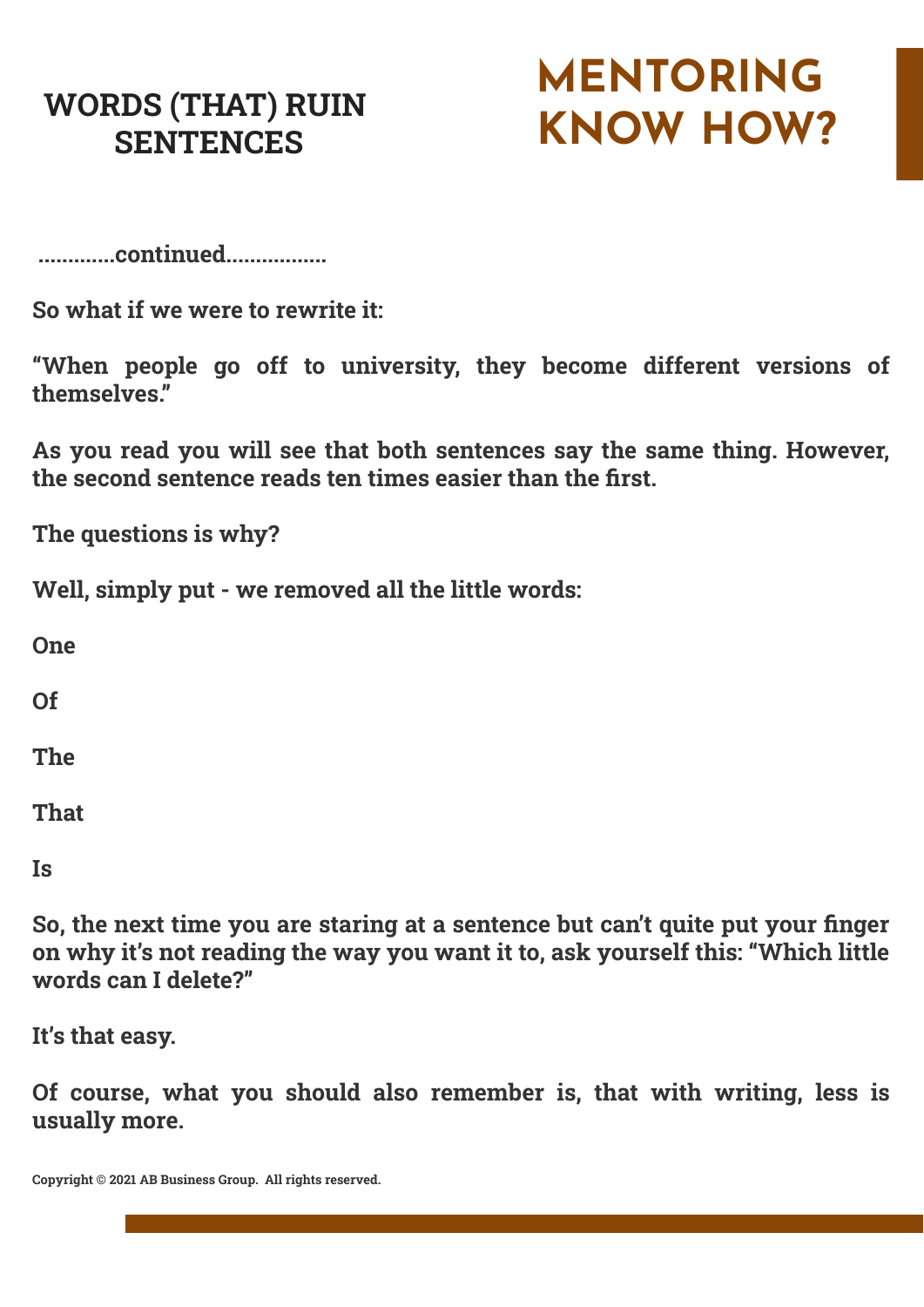## **YOUTUBE & SOCIAL MEDIA**

**As with all things that has been happening to me this last few months I have, unfortunately, omitted to update my YouTube Channel - much to my own disappointment.** 

**Like most social media outlets this is one of those areas that authors should be involved with. And not just authors but anyone in business. And of course that is what you, as an author, is. You are a business. You are a brand and you have a product - well at least one - your first book.** 

**So it's back to the drawing board for me with more work planned including an updated Youtube Channel plus some new posts on my Social Media sites.**

#### **WE NEED YOU...**

**Do you have something of interest that our listeners would enjoy hearing about? Have you written a new book and would like the opportunity to chat about the process? Have you learnt something along your writing journey that you feel will benefit new and developing writers, and are you willing to share it with us and our listeners?**

**If you would like to be 'In Conversation With...' Ann Brady of Mentoring Writers then email us with your details to: contact@mentoringwriters.co.uk placing Interview in the subject box.**



MENTORING WRITERS RESOURCE BOX YOUTUBE CHANNEL LINK

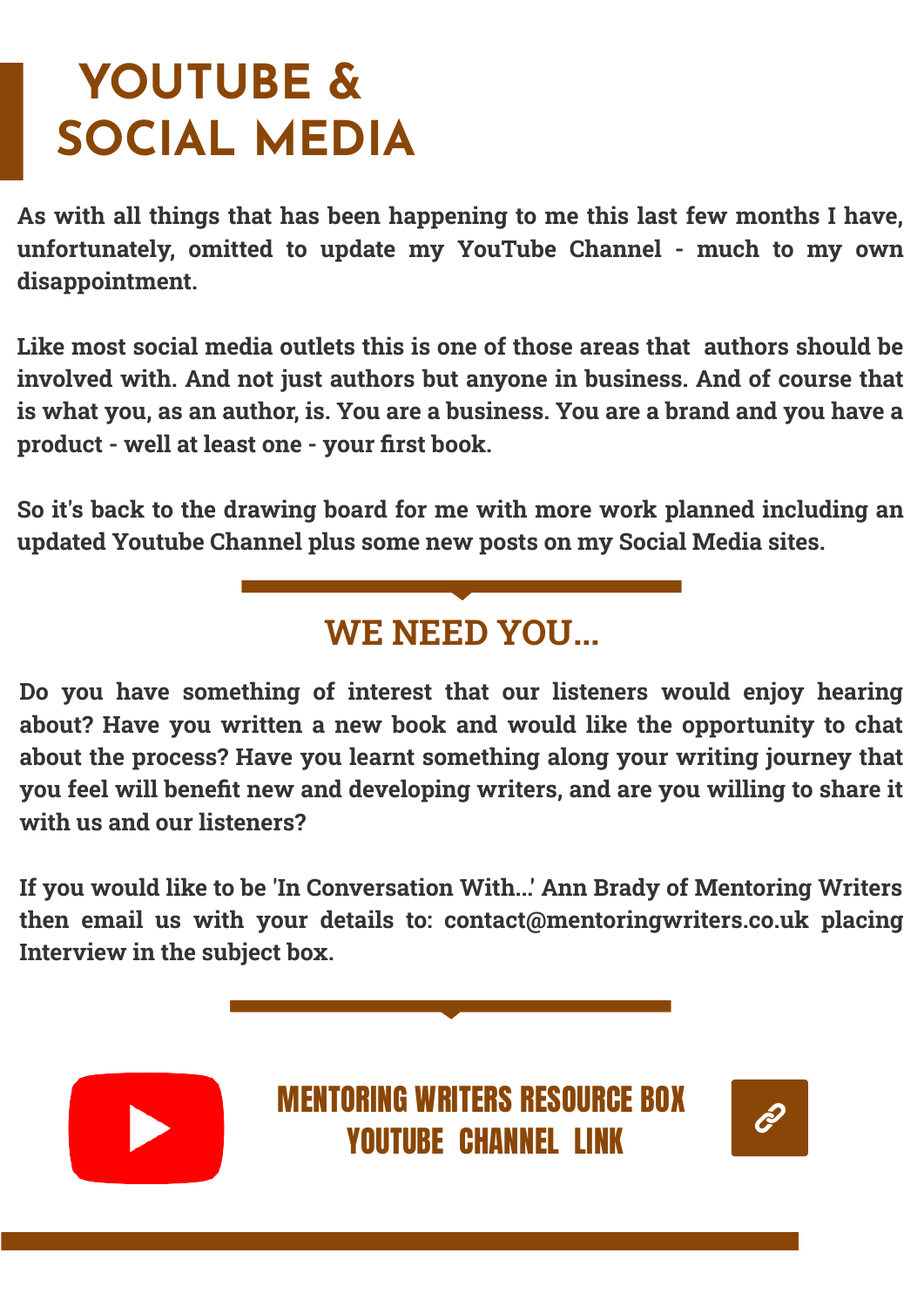

#### **PEN & INK DESIGNS PUBLISHING**

**We are pleased to present details of the books published by Pen & Ink Designs Publishing during 2021.**

**The Survival Guide for Birthing by Maureen Gannon. A great self-help book about preparing for pregnancy based on Maureen' s 30+ years as a** qualified midwife.



**Doyle's Casebook Trilogy by author Ann Brady. Based on the award winning story ' WhoDunIt' this trilogy is a rewrite of the original Doyle's Casebook that has been expanded with new stories from Doyle's casefiles.**

**The Mentoring Writers Short Story Book. A variety of stories written by assorted writers who entered the MW 2021 Writing Competition. The stories included were classed as being the best in their genre by the independent judges.**



**One Year of Poetry presented by Lis McDermott. This is the first book from Lis's Poetry Place Group. It consists of a year's poetry contributed by members of the Poetry Group.**



**A Multitude of Stars, An anthology of micro poems written buy Lis McDermott. A collection of poems written being Lis's reflections during the problems we all suffered due to Covid.**



**The Mystical Treehouse & Other Fun Stories is a collection of stories written for the 2020 MW Short Story writing competition by a variety of writers. These stories are based on a given theme written for children and includes the winners and runners up.**

**All books available from Amazon or www.annbradybooks.co.uk**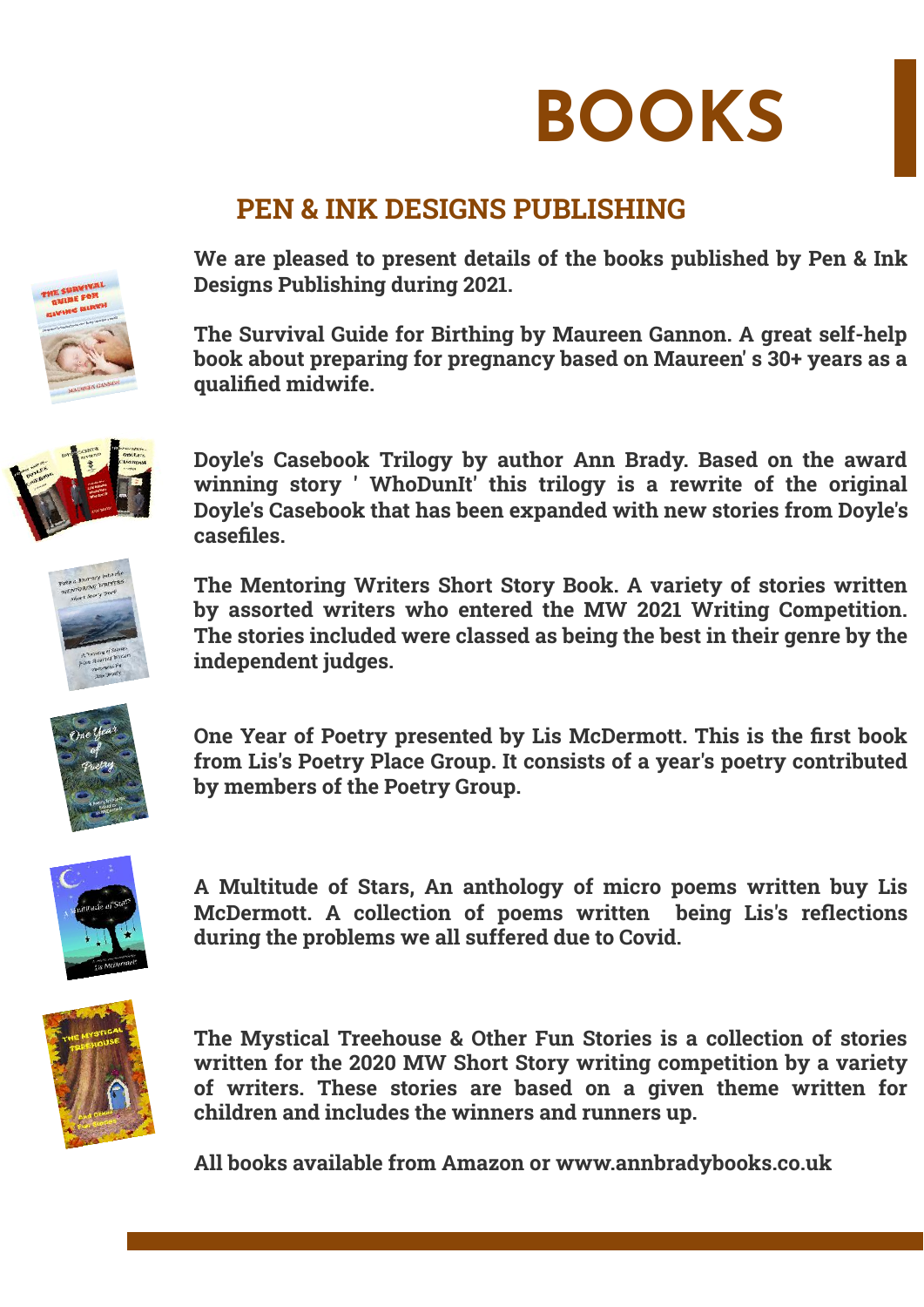## **MY NEWS**



It is surprising what a forced break can do for your mental thoughts. With the delays, disappointment and frustrations I have gone through over the last six months I am still surprised that I have not gone stir crazy. However, the one good thing that it has brought home to me is how much I still love doing what I do. During this period of time I took my original book titled 'Doyle's Casebook' which was based on a winning short story and rewrote it into a trilogy of books based around the cases of the main character - Tommy Doyle, Private Investigator. Whilst I realise I do not stand up to the level of my good crime author friends Arthur Cole and Nigel Williams I am pleased with the results and the great comments received from those who have read the books.

I was also pushed into writing a small novel based on a short story I had written many years ago, which I have titled The Brampton Musketeers. Please don't be misled by the title as it's about a school reunion, with a twist?? The only problem is, that with the genre and theme being somewhat racy, I am thinking that I may have to publish it under a pen name as it is a total contrast to the historical novel and children's books I have already written. This book is due out in the next few weeks. But at least I've got the writing bug back - whoopee - as I thought, at one point, I had lost it.

Well folks I am glad to note that you are all doing well. I have been pleased to see

.......................continued.............................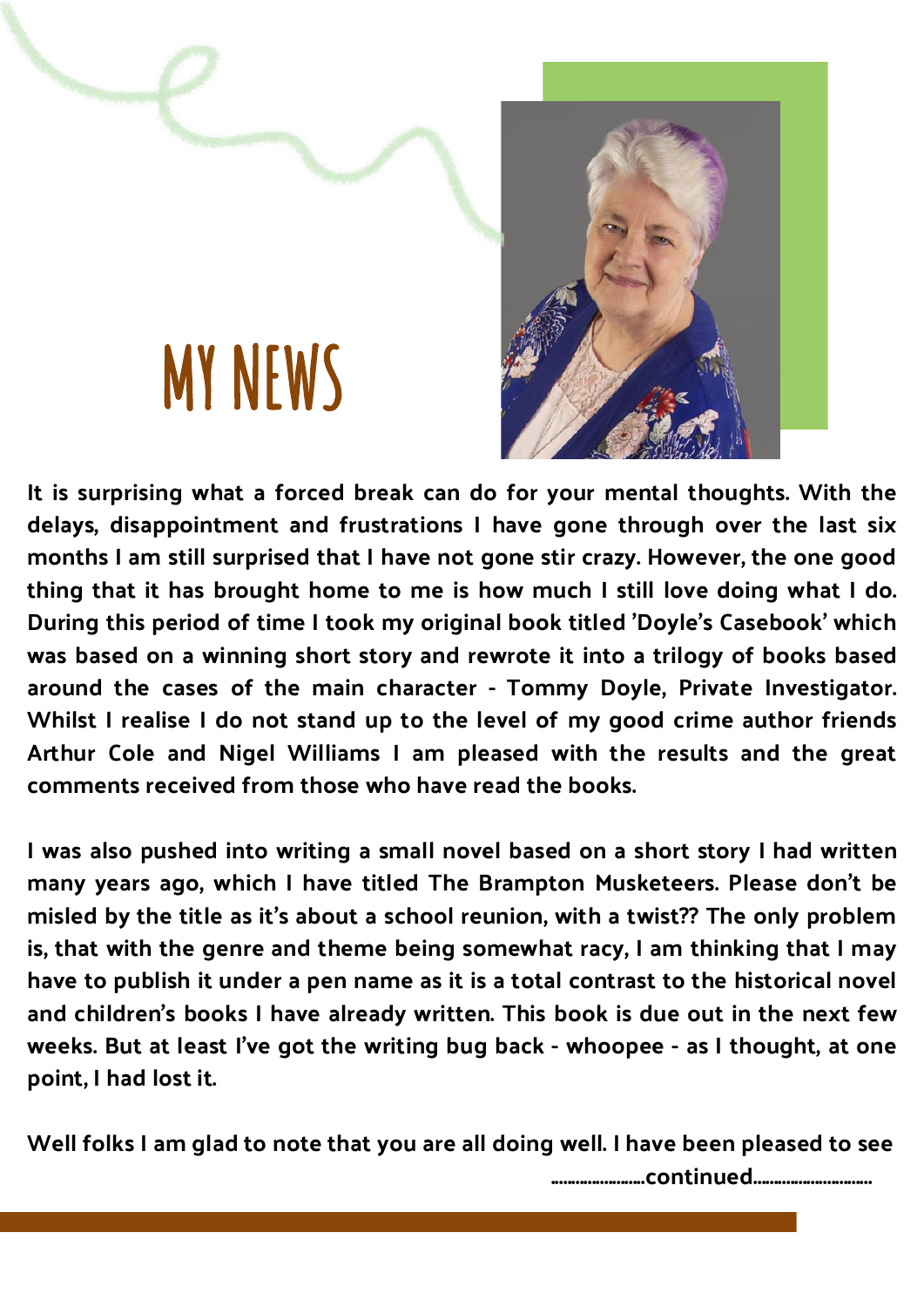posts of those of you that have been productive by launching new books so I send congratulations to Lis McDermott, Claire Donald, Steve Guinee, Maureen Gannon, Nigel Williams, Arthur Cole, John F Wake, Sam Smith, Claire Fayers, Colin Parsons, Chris Stead, Mary Jones, James Morgan, to mention just a few. There are many more, which just goes to show what a prolific lot of writers we all are.

As for me apart from the writing I have been doing my best to sort out my websites. Whilst currently I am going over the plans for adapting my business to suit the addition of relaunching my publishing arm, whilst keeping the momentum of me writing going. Now, obviously I know something has to give so I have decided to back away from doing the workshops. As it happened with the restrictions put on us with Covid most of my workshops ended up being cancelled anyway. A shame but I honestly haven't missed them that much as I've been doing other stuff. They do say that a change is as good as a rest though, don't they. So, with the op over and done with, and my knee well on it's way to improving the next few months might be busier but they do look promising and that's all I can

ask for isn't it.

So that's me for now. I hope you are all well, but if anyone wants to chat I am always available - just let me know. Maybe we could even get together for a coffee? Well at least once my 'nurse' feels I'm able to go out safely!! Till the next time. Stay safe and keep writing.

Ann Brady

**ANN BRADY - THE FAIRY GODMOTHER FOR ASPIRING WRITERS ANN IS A MEMBER OF:**

**Society of Authors (in the UK & Australia - SOA) Society of Children's Book Writers & Illustrators (SCBWI) Alliance of Independent Writers (ALLi Partner Member) Romance Writers of Australia & New Zealand Association of Freelance Writers & Journalists**